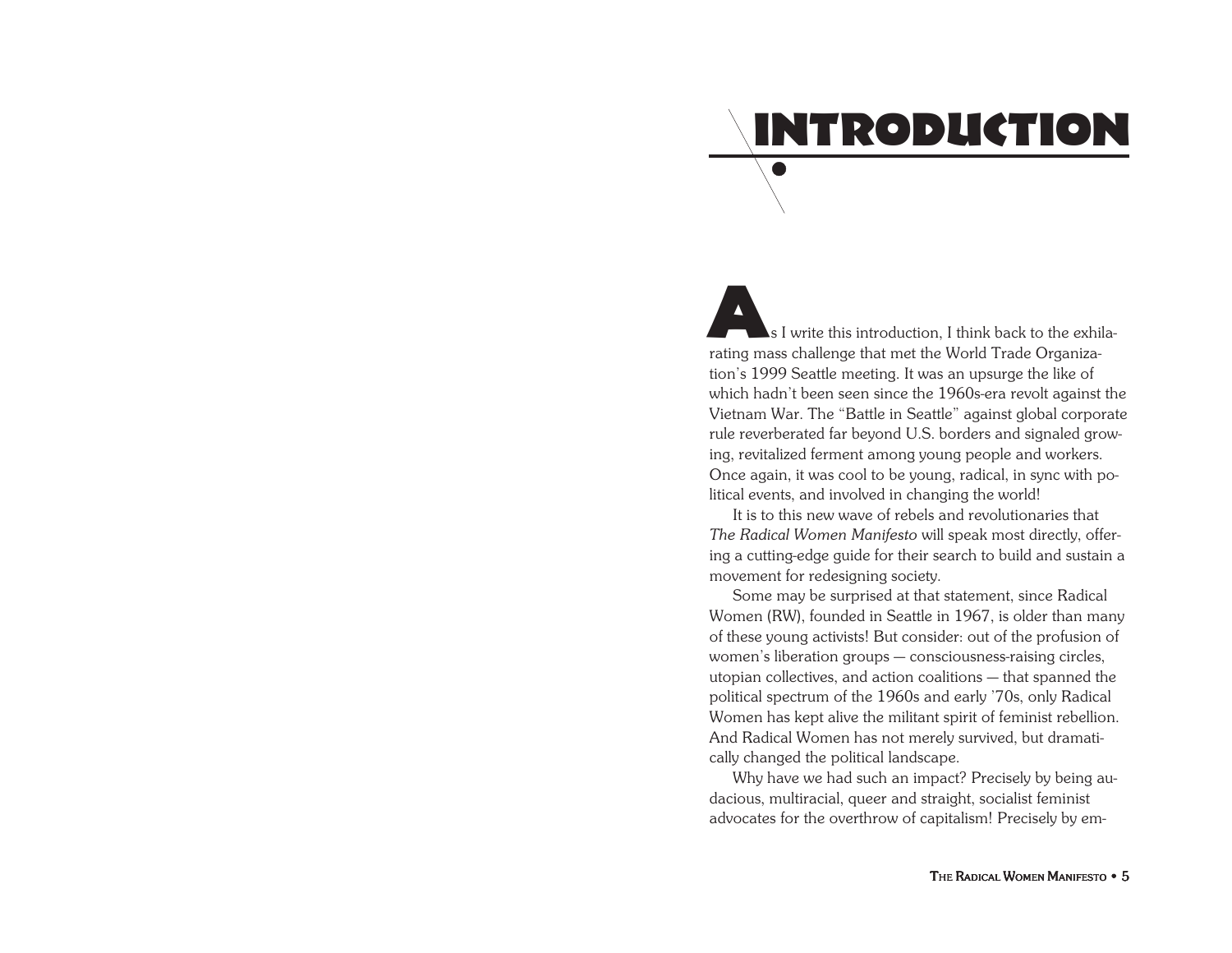bracing a theory that explains why war, environmental devastation, and all forms of oppression are the order of the day under a system run for private profit. And precisely by, on the organizational front, having a democratic structure that enables us to act swiftly and decisively when it matters most.

When I first met Radical Women in 1972, the *Manifesto* took up only two mimeographed pages, yet it already encapsulated Radical Women's core beliefs on the cause of, and cure for, women's oppression. It described the origin of patriarchy in the rise of private property. And it explained that women's emancipation could only be achieved through socialism — which for its part, could only be won by a movement of the most oppressed, with women, especially women of color, playing a defining role. These were heady and subversive concepts — and they still are today!

That first *Manifesto* was like a lifeline to me, because it wove together all the diverse threads of my political awakening. I had become an anti-capitalist through my experiences in the movement against the war in Vietnam and a feminist in reaction to the sexism of my New Left "brothers." I had stood in solidarity with the race freedom struggles of Malcolm X, the Black Panther Party, the American Indian Movement, and the United Farm Workers Union. As a student at Cornell University in 1969, I joined hundreds of students, faculty and staff in supporting a courageous building occupation by Black students, which developed into an act of armed self-defense against racist white fraternity thugs and culminated in an uprising against the college administration by 10,000 students. When I worked at the Shelterhalf, an antiwar coffeehouse for soldiers in Tacoma, Washington, some of my cohorts were wrestling with their sexual identity and would soon number among the Northwest's earliest gay liberationists. Grappling with all these different issues, I and many others were rushing around in ceaseless, urgent activity but toward no coherent solution — a sure recipe for demoralization and burnout.

Sex — race — homophobia — war — imperialism — capital-

ism: no one I knew put all these elements together until I met Radical Women.

Radical Women not only connected these questions on paper, but in the streets as well — with chutzpah, humor, zest and *effectiveness*, no less. I joined up on the spot and gained as my reward a life filled with stimulating ideas and the satisfaction of having taken part in the panoramic events of our times. Only radical activism can provide this rich recompense, and I heartily recommend it.

# History and achievements

*The Radical Women Manifesto* encapsulates the organization's *political theory.* You, of course, are also curious about what we have *done*. So it is my pleasure to present a whirlwind chronicle of Radical Women itself. Fasten your seat belts!

### Founding mothers

Radical Women emerged in Seattle, Washington from a "Free University" class on Women and Society conducted by Gloria Martin, a lifelong communist and civil rights champion. As a result of the class, Martin teamed up with Clara Fraser and Melba Windoffer (initiators of the Freedom Socialist Party) and Susan Stern (a prominent figure in the local Students for a Democratic Society) to launch Radical Women. In her book, *Socialist Feminism: The First Decade, 1966-76,* Martin writes that the new group was formed to "demonstrate that *women* could act politically, learn and teach theory, administer an organization, develop indigenous leadership, and focus movement and community attention on the sorely neglected matter of women's rights — *and that women could do this on their own."*

Radical Women's blending of New Left student activists with feminist radicals from the "Old Left" socialist tradition stands out as highly unusual. The youth-oriented New Left, born out of the movement against the war in Vietnam, generally shunned the "orthodox" Marxist milieu and preached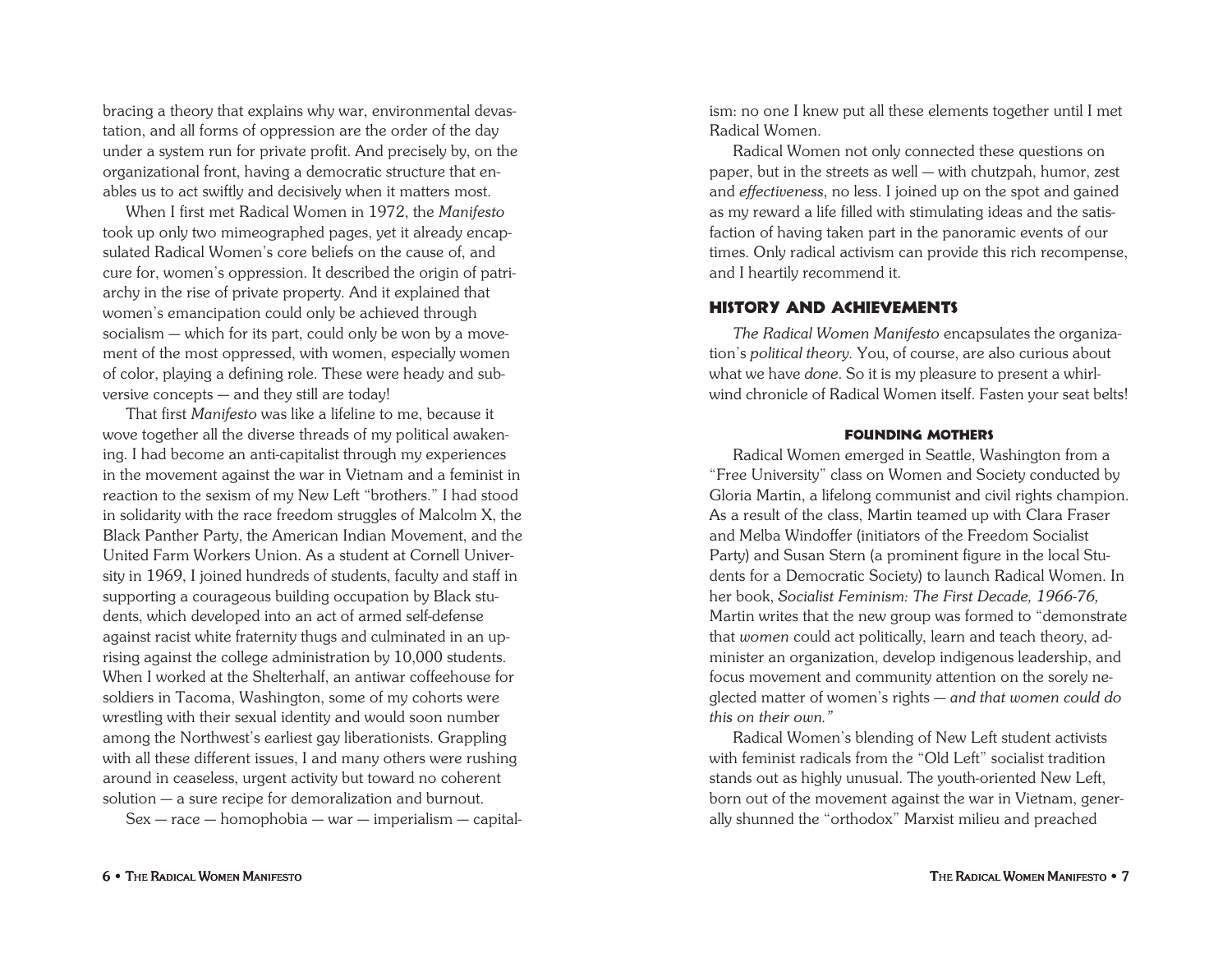"don't trust anyone over 30." Though Susan Stern soon left Radical Women to join the clandestine Weather Underground, 51-year-old Martin and 44-year-old Fraser became fabulous role models and trainers for the young feminists attracted to RW. As a young woman in St. Louis, Martin had courageously participated in early anti-segregation protests. Fraser, the daughter of radical Russian Jewish immigrants, had joined the socialist movement in her early 20s. Both were independent working women, unionists and mothers. Their style was feisty, confrontational, unconventional, critical, caring, educational and funny. They thrived on debate and were aficionadas of literature, art, music, and cultures of all nations. How lucky we were to have them as mentors and friends!

Though people from several left viewpoints initially participated in Radical Women, all lost interest fairly quickly except the Freedom Socialist Party (FSP). A long working relationship and parallel evolution of our socialist feminist programs resulted in formal *affiliation* between Radical Women and FSP in 1973. (The Freedom Socialist Party had been founded just one year before Radical Women. Its emphasis on women's liberation was one of the central reasons it split from the Socialist Workers Party.)

The association with the Freedom Socialist Party helped ensure Radical Women's survival in an ever-changing political environment. It also assisted us in becoming a national force, because everywhere the party set up a branch, its female comrades established a Radical Women chapter, too. Members of Radical Women found that the alliance with Freedom Socialist Party did not undercut our independence and autonomy, but gave us the ideological anchor and organizational support to sustain our uppity ways.

# Antiwar stalwarts

From the outset, Radical Women participated heavily in the explosive anti-Vietnam War mobilization. Guerrilla theater marked its debut. At the first protest RW attended, the contingent arrived dressed as Viet Cong women — complete with guns!

Many male activists of the period believed that since women couldn't be drafted, they had no place in the movement (except for office detail and domestic/sexual services). Radical Women countered that prejudice by arguing that, while we opposed the draft, we also opposed the sexism that excluded women from it. We contended that "the second sex" would make the strongest draft *resisters*. In addition, members spoke frankly to U.S. Army GIs about how sexism, racism and the promotion of violence against women are essential to military indoctrination.

We urged adoption of a multi-issue stance that linked social struggles instead of the prevalent single-issue perspective that kept demands narrow and simplistic. We also went far beyond the opportunist slogan of "Out Now" and explicitly called for the victory of North Vietnam's socialist forces. In coalitions, we fought for democracy, a voice for Marxist viewpoints, recognition that women are among the chief victims of war, and an end to slavish devotion to the Democratic Party.

From the 1960s on, Radical Women's resistance to imperialist war has been consistent and, of necessity, unending. We have denounced U.S./UN/NATO-instigated interference, intervention and war in Chile, Nicaragua, Iran, Grenada, Panama, Somalia, Iraq and the Balkans — everywhere the lives and freedom of working women and men have been attacked for the sake of profits and rulingclass control.

## Multi-hued, workingclass feminism

Radical Women members worked with African American women from the anti-poverty program to initiate the abortion movement in Washington State with a historic march on the capitol in 1969. We campaigned for free abortion on demand, against forced sterilization of women of color, and for affordable, quality, 24-hour childcare. We shook up the moralizers with our battles for legalized prostitution and no-fault divorce. We fought police insensitivity to victims of rape and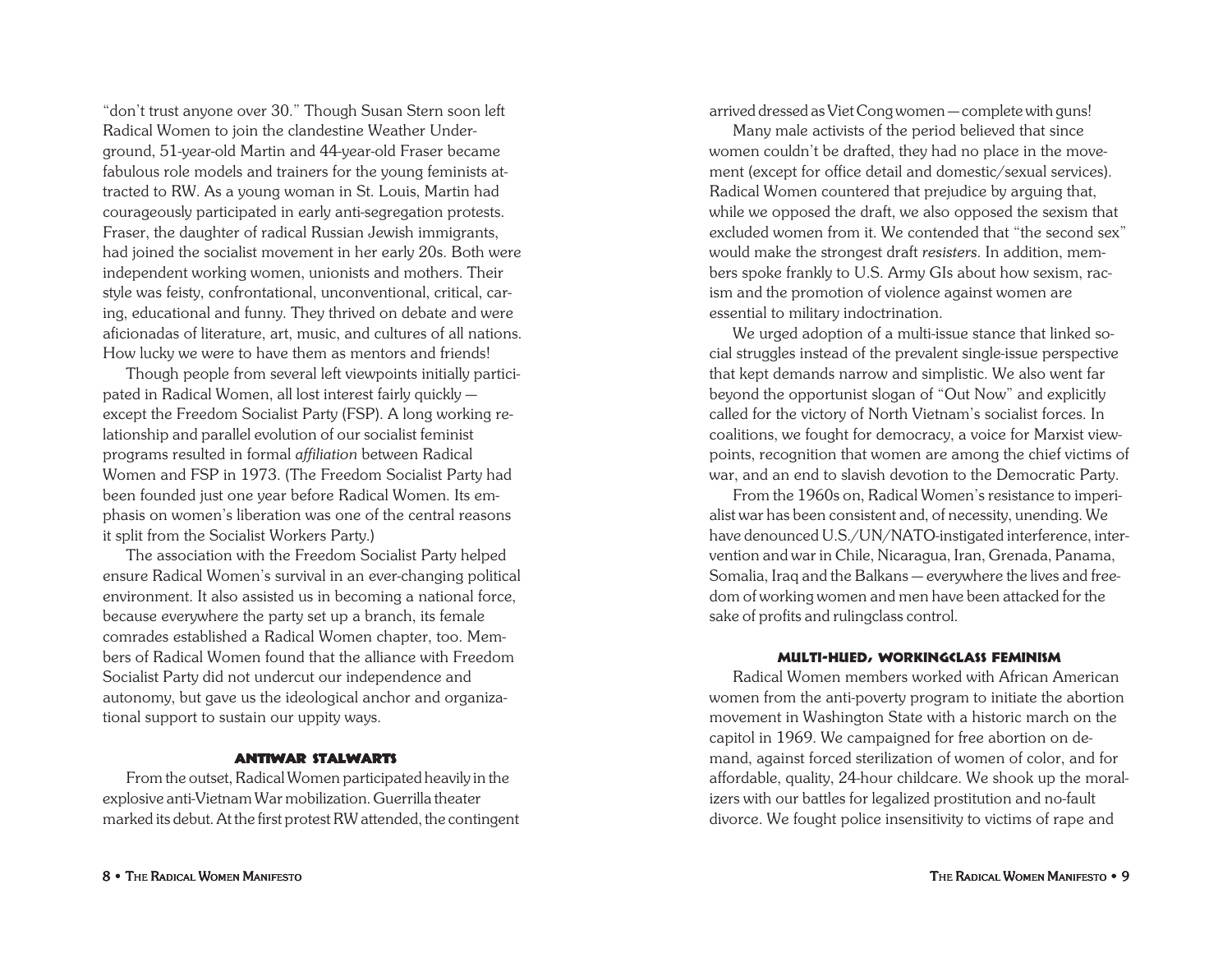assault by lobbying for a Seattle city ordinance to institute a Special Commission on Crimes against Women.

In 1972, Clara Fraser, who had already represented herself in several court cases, taught a landmark women's legal selfdefense class at the University of Washington. This was a survival issue during a time when women were routinely robbed of everything during divorce and child custody proceedings and often could not even find lawyers to represent them.

RW persistently pressed to form alliances and united fronts, including Action Childcare Coalition, the Feminist Coordinating Council (an umbrella organization made up of the whole spectrum of women's groups in Seattle), and the Coalition for Protective Legislation (a labor and feminist effort to extend female-designated workplace safeguards to men after passage of the Washington State Equal Rights Amendment).

Due to our understanding that the property system, not the male gender, was responsible for female subjugation, we rejected what was known as radical feminism, a male-bashing trend that alienated many women of color and working women. Because of this, our meeting hall was spray-painted one night with separatist put-downs such as "Radical Women Builds Men." But we never regretted choosing political principles over transient popularity.

Right from the beginning, RW differentiated itself from the liberal "ladies who lobby." While honchos in groups such as the National Organization for Women maneuvered to keep the feminist movement from "going too far," RW advanced the viewpoint that seeking "respectability" is a losing strategy — and one that sells out the women most abused by society.

Thanks to Clara Fraser's insight and intervention, we avoided another of the worst diseases of the movement: the tendency to trash its own leaders. When a group of younger members failed to defend Clara from a verbal onslaught by opponents at an antiwar meeting, she decided it was high time they learned what it means to be on the firing line. She pushed new Radical Women sisters to take on more responsi-

bility and authority. Radical Women later adopted her essays "Woman as Leader" and "Response to 'Notes on Leadership'" as position papers.

Through confronting rampant sexism, the anarchistic tenets of the New Left, and the debilitating psychology of the feminine mystique, Radical Women sisters discovered that women have a natural talent for leadership — a gift the world desperately needs.

#### Race liberationists

The integration of race and sex freedom struggles has always been a hallmark of our theory and practice. RW has continuously supported the front-line role of women of color, combatted racism among feminist activists, and spoken out against sexism in people of color movements. We have also shown appreciation for others brave enough to do the same. In its early days, for example, Radical Women sent a dozen red roses to then-civil rights organizer Julian Bond after he made a breakthrough statement in favor of women's equality.

Our commitment to a feminism that speaks to the needs of women of color was cemented by the organization's character-defining first split which ensued after a fight over Radical Women's cosponsorship of a rally against police brutality spearheaded by the Black Panthers. A few Radical Women members claimed this had "nothing to do with women's liberation" and stomped out.

Rid of that baggage, Radical Women proceeded to help protect the local Black Panther Party from the kind of lethal cop attacks that decimated Black militants in other cities. When the police began massing in front of Panther headquarters one day, we activated our phone tree and called out a community defense guard. Radical Women and our supporters formed a human line that blocked the cops from entering the building. The threatened assault was thwarted.

I was among several Radical Women members arrested at construction sites as part of mass civil disobedience organized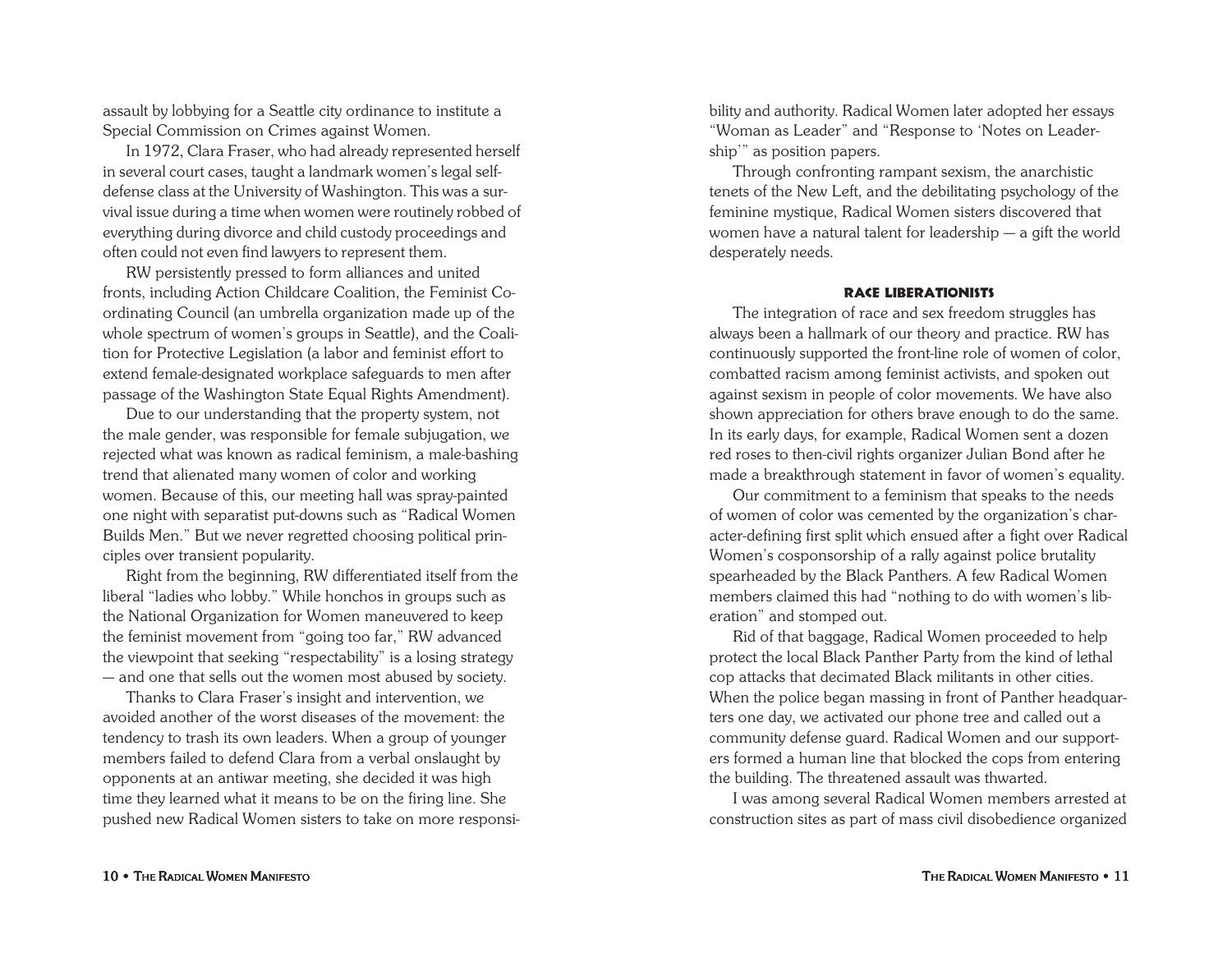by the United Construction Workers Association (UCWA) to break the color line in the all-white building trades. We took considerable heat for calling on UCWA, a group mostly com posed of Black men, to promote the entrance of women into the trades — but we won their support!

We were instrumental to the defense of heroic Chicana feminist Rosa Morales, victim of a sexist firing from her posi tion as Chicano Studies staff-person at the University of Washington. We mobilized for Native American sovereignty and participated in the Puyallup Tribe's successful takeover of Cascadia Juvenile Center, a former Indian hospital. From New York to Los Angeles, we have demanded affirmative ac tion, ethnic studies, justice for immigrants, and an end to police violence.

One of our most vital internal developments was the for mation of the National Comrades of Color Caucus in 1981. This unique body consists of the members of color in both Radical Women and the Freedom Socialist Party. It promotes the confidence, skills and visibility of Black, Asian/Pacific Is lander, Latino and Native members, and provides direction to RW and FSP on issues important to people of color. The caucus is a powerful tool for addressing and overcoming un conscious racism that can crop up within our organizations.

Because the caucus demonstrates the significance that socialist feminists place on the leadership and struggles of people of color, more women of color have been encouraged to join Radical Women and have become the majority in sev eral branches.

### Lavender power

When the gay movement burst into flower in the early 1970s, Radical Women enthusiastically welcomed this key po litical development. Our lesbian members set to work to expand Marxist theory by analyzing how homophobic perse cution connects to gender oppression and class exploitation.

Radical Women was instrumental in obtaining a Seattle

city ordinance providing employment and housing protections for sexual minorities. We have helped build militant lesbian/gay rights organizations and have been involved in innumerable coalitions devoted to preventing forced AIDS testing, squashing ballot-box attacks on gay rights, lobbying for state gay rights bills, and more.

In the 1980s, Radical Women sister Merle Woo, a popular college lecturer, noted writer and courageous Asian American lesbian spokesperson, triumphed against the University of California at Berkeley in two epic employment cases charging discrimination on race, sex, sexuality and political ideology.

The lesbian/gay/bisexual/transgender movement remains one of the most vibrant and active social struggles, and Radical Women is proud to be part of it.

### "GOIN' PROLETARIAN"

In 1974, RW recognized that we had made a historic transition from being a primarily student group to an organization of full-fledged workers. We had recruited a number of working women through helping to organize a strike and a union of low-paid employees (mostly female and of color) at the University of Washington. In the process, we developed the idea that later became known as "comparable worth." This goes beyond the concept of "equal pay for equal work" by insisting on equal pay for comparable work through establishment of objective measures of the "worth" of dissimilar job tasks.

 Meanwhile, affirmative action gave many Radical Women members the opportunity to become trailblazers in the nontraditional trades. At Seattle's public power company, City Light, Clara Fraser crafted and implemented the country's first plan to train women as utility electricians. I was one of ten Electrical Trades Trainees (ETTs) who won our spurs in that highly successful program. However, for her efforts to defend the ETT program against management sabotage and her prominent role in a mass walkout at the utility, Clara was fired. She fought an intense, seven-year legal case that ulti-